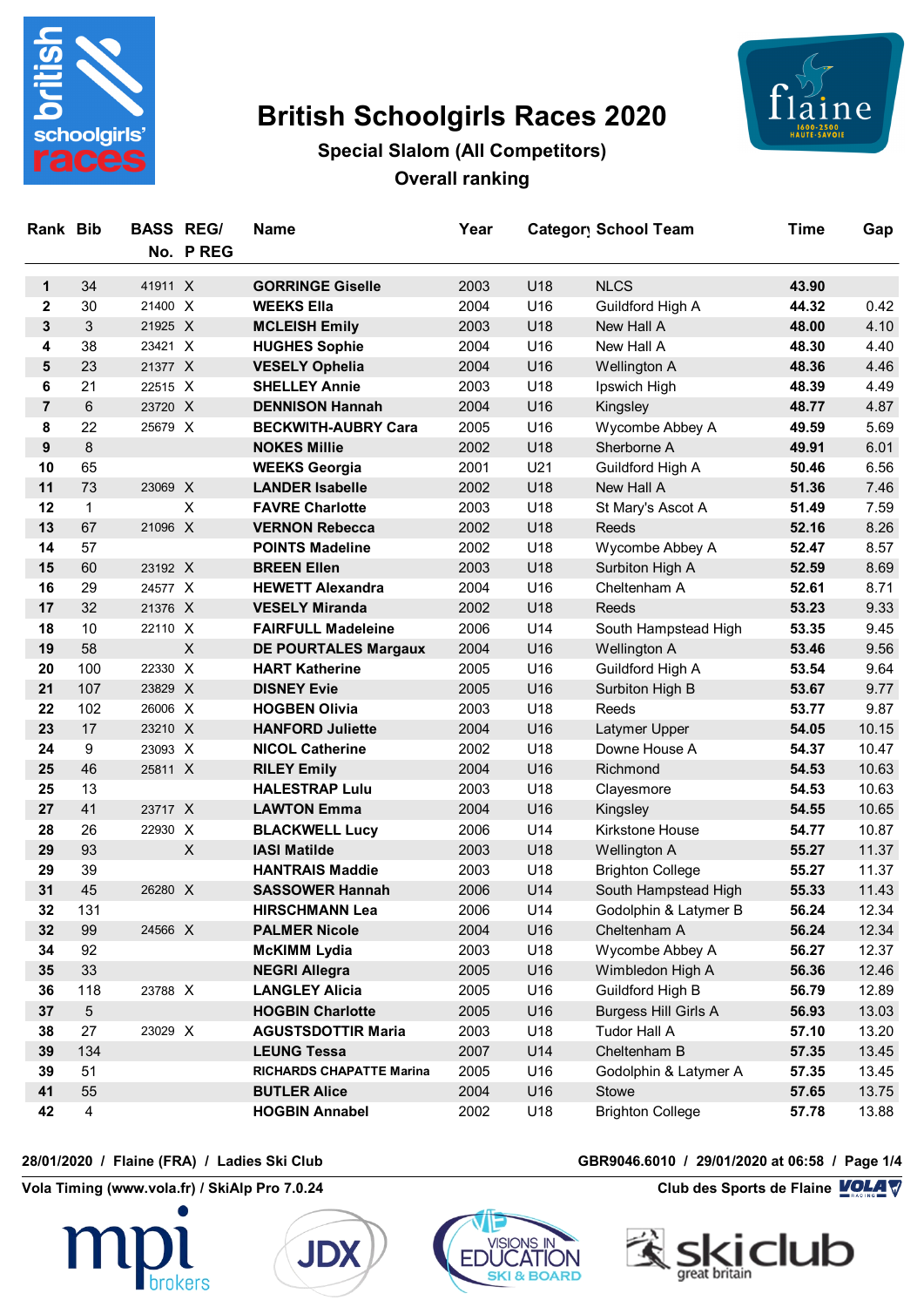# **British Schoolgirls Races 2020 Special Slalom (All Competitors) Overall ranking**

| Rank Bib |                | <b>BASS REG/</b> |                           | <b>Name</b>                                   | Year         |            | Category School Team              | Time               | Gap            |
|----------|----------------|------------------|---------------------------|-----------------------------------------------|--------------|------------|-----------------------------------|--------------------|----------------|
|          |                |                  | No. PREG                  |                                               |              |            |                                   |                    |                |
| 43       | 36             |                  |                           | <b>TRUSS Ashleigh</b>                         | 2006         | U14        | St Mary's Ascot A                 | 57.88              | 13.98          |
| 44       | 43             |                  |                           | <b>MINCHIN Sophie</b>                         | 2003         | U18        | Sherborne A                       | 57.93              | 14.03          |
| 45       | 114            |                  |                           | <b>BAROUDEL Felicite</b>                      | 2004         | U16        | Wycombe Abbey B                   | 57.96              | 14.06          |
| 46       | 62             |                  |                           | <b>GUEST Florence</b>                         | 2003         | U18        | <b>Tudor Hall A</b>               | 58.34              | 14.44          |
| 47       | 20             |                  |                           | <b>PERRIS Harriet</b>                         | 2004         | U16        | Stowe                             | 58.54              | 14.64          |
| 48       | 104            | 23808 X          |                           | <b>UTERMANN Caroline</b>                      | 2003         | U18        | <b>NLCS</b>                       | 58.62              | 14.72          |
| 49       | 125            | 25756 X          |                           | <b>MANSOUR Zoe</b>                            | 2006         | U14        | Surbiton High B                   | 58.76              | 14.86          |
| 50       | 16             |                  |                           | <b>COLEGRAVE Georgia</b>                      | 2002         | U18        | Godolphin & Latymer A             | 58.84              | 14.94          |
| 51       | 95             | 21284 X          |                           | <b>HINTON Tilly</b>                           | 2004         | U16        | Surbiton High A                   | 58.86              | 14.96          |
| 52       | 81             | 22963 X          |                           | <b>BROOKS Isobel</b>                          | 2005         | U16        | Richmond                          | 58.92              | 15.02          |
| 53       | 119            | 26046 X          |                           | <b>FENTON Ella</b>                            | 2001         | U21        | St Mary's Calne B                 | 58.99              | 15.09          |
| 54       | 68             |                  | X                         | <b>WUCZYNSKA Maria</b>                        | 2005         | U16        | Wimbledon High A                  | 59.22              | 15.32          |
| 55       | 12             |                  |                           | <b>OLSOFF Celeste</b>                         | 2004         | U16        | St Mary's Calne A                 | 59.31              | 15.41          |
| 56       | 76             | 23719 X          |                           | <b>SAINSBURY Lucy</b>                         | 2004         | U16        | Kingsley                          | 59.32              | 15.42          |
| 57       | 115            | 23626 X          |                           | <b>BRYER Lucy</b>                             | 2004         | U16        | <b>Wellington B</b>               | 59.85              | 15.95          |
| 58       | 14             |                  |                           | <b>WOODWARD Ruby</b>                          | 2004         | U16        | St Georges Ascot                  | 1:00.12            | 16.22          |
| 59       | 11             |                  | $\boldsymbol{\mathsf{X}}$ | <b>FRANKLAND Olivia</b>                       | 2004         | U16        | Richmond                          | 1:00.15            | 16.25          |
| 60       | 71             | 25906 X          |                           | <b>THIEME Olympia</b>                         | 2006         | U14        | St Mary's Ascot A                 | 1:00.77            | 16.87          |
| 61       | $\overline{7}$ | 24804 X          |                           | <b>BOTHA Ella</b>                             | 2006         | U14        | Queen Anne                        | 1:00.86            | 16.96          |
| 62       | 47             |                  |                           | <b>OLSOFF Amelie</b>                          | 2004         | U16        | St Mary's Calne A                 | 1:00.90            | 17.00          |
| 63       | 87             |                  |                           | <b>LUCENET Ruby</b>                           | 2004         | U16        | Latymer Upper                     | 1:01.17            | 17.27          |
| 64       | 132            |                  |                           | <b>ROGERS Mia</b>                             | 2002         | U18        | Wycombe Abbey B                   | 1:01.18            | 17.28          |
| 65       | 80             |                  |                           | <b>WHITMORE Millie</b>                        | 2006         | U14        | South Hampstead High              | 1:01.22            | 17.32          |
| 66       | 69             | 22733 X          |                           | <b>MALUGIN Anastasia</b>                      | 2003         | U18        | <b>NLCS</b>                       | 1:01.44            | 17.54          |
| 67       | 120            |                  |                           | <b>MOURADIAN Tiana</b>                        | 2003         | U18        | St Mary's Ascot B                 | 1:01.47            | 17.57          |
| 68       | 31             |                  |                           | <b>WITHEROW Alexandra</b>                     | 2004         | U16        | St Swithuns A                     | 1:01.66            | 17.76          |
| 69       | 123            |                  | $\boldsymbol{\mathsf{X}}$ | <b>MOYLAN Imogen</b>                          | 2003         | U18        | Wimbledon High B                  | 1:01.82            | 17.92          |
| 70       | 143            | 22416 X          |                           | <b>HOLT Josephine</b>                         | 2004         | U16        | Surbiton High B                   | 1:02.01            | 18.11          |
| 71<br>72 | 53<br>103      |                  | $\mathsf X$<br>X          | <b>PROBERT Myrtle</b><br><b>WUCZYNSKA Ewa</b> | 2005<br>2007 | U16<br>U14 | Malvern St James                  | 1:02.36<br>1:02.47 | 18.46<br>18.57 |
| 73       | 112            |                  |                           | <b>GLOVER Emily</b>                           | 2003         | U18        | Wimbledon High A<br>Downe House B | 1:02.49            | 18.59          |
| 74       | 97             |                  |                           | <b>WINNER Jessica</b>                         | 2007         | U14        | Tudor Hall A                      | 1:02.69            | 18.79          |
| 75       | 28             |                  |                           | <b>WEBER-HENSCHEL Augusta 2004</b>            |              | U16        | Mayfield A                        | 1:02.74            | 18.84          |
| 76       | 86             |                  |                           | <b>SLESINGER Allegra</b>                      | 2005         | U16        | Godolphin & Latymer A             | 1:02.80            | 18.90          |
| 77       | 24             |                  |                           | <b>RICHARDSON Georgia</b>                     | 2002         | U18        | Stamford                          | 1:02.85            | 18.95          |
| 78       | 154            |                  |                           | <b>LUPTON Freya</b>                           | 2001         | U21        | Guildford High B                  | 1:03.22            | 19.32          |
| 79       | 156            |                  |                           | <b>BRAND Maisie</b>                           | 2006         | U14        | St Mary's Ascot B                 | 1:03.28            | 19.38          |
| 80       | 19             |                  |                           | <b>COLTHORPE Emma</b>                         | 2001         | U21        | City of London Girls A            | 1:03.68            | 19.78          |
| 81       | 66             |                  |                           | <b>CLOUGH Hannah</b>                          | 2004         | U16        | St Swithuns A                     | 1:03.69            | 19.79          |
| 82       | 133            |                  |                           | <b>JOHNSON Mollie</b>                         | 2005         | U16        | Wellington B                      | 1:03.72            | 19.82          |
| 83       | 128            |                  |                           | <b>DONNELLY Freya</b>                         | 2006         | U14        | New Hall B                        | 1:03.91            | 20.01          |
| 84       | 89             |                  |                           | <b>GORDON Rosa</b>                            | 2002         | U18        | City of London Girls A            | 1:04.49            | 20.59          |
| 85       | 122            |                  | X                         | <b>PLAYNE Alice</b>                           | 2004         | U16        | Sherborne B                       | 1:04.56            | 20.66          |
| 86       | 82             |                  |                           | <b>BYNG Rose</b>                              | 2004         | U16        | St Mary's Calne A                 | 1:04.63            | 20.73          |
| 87       | 146            |                  |                           | <b>BURNS Ella</b>                             | 2006         | U14        | New Hall B                        | 1:05.31            | 21.41          |
| 88       | 152            |                  |                           | <b>BARINOVA Fevroniya</b>                     | 2005         | U16        | Cheltenham B                      | 1:05.51            | 21.61          |
| 89       | 15             |                  |                           | <b>BERKNOV Clara</b>                          | 2005         | U16        | Woldingham A                      | 1:05.59            | 21.69          |
| 90       | 77             | 23260 X          |                           | <b>JOHN Amelia</b>                            | 2006         | U14        | Queen Anne                        | 1:06.02            | 22.12          |
| 91       | 78             |                  | X                         | <b>PLAYNE Isabelle</b>                        | 2004         | U16        | Sherborne A                       | 1:06.73            | 22.83          |
| 92       | 63             |                  |                           | <b>TURNER Georgina</b>                        | 2004         | U16        | Mayfield A                        | 1:06.94            | 23.04          |
| 93       | 49             |                  |                           | <b>WOODWARD Lily</b>                          | 2004         | U16        | St Georges Ascot                  | 1:06.98            | 23.08          |
| 94       | 150            |                  |                           | <b>BAROUDEL Celeste</b>                       | 2006         | U14        | Wycombe Abbey B                   | 1:07.12            | 23.22          |
| 95       | 59             |                  |                           | <b>ANDERSON Jessica</b>                       | 2004         | U16        | Stamford                          | 1:07.51            | 23.61          |

**VolaSoftControlPdf 28/01/2020 / Flaine (FRA) / Ladies Ski Club GBR9046.6010 / 29/01/2020 at 06:58 / Page 2/4**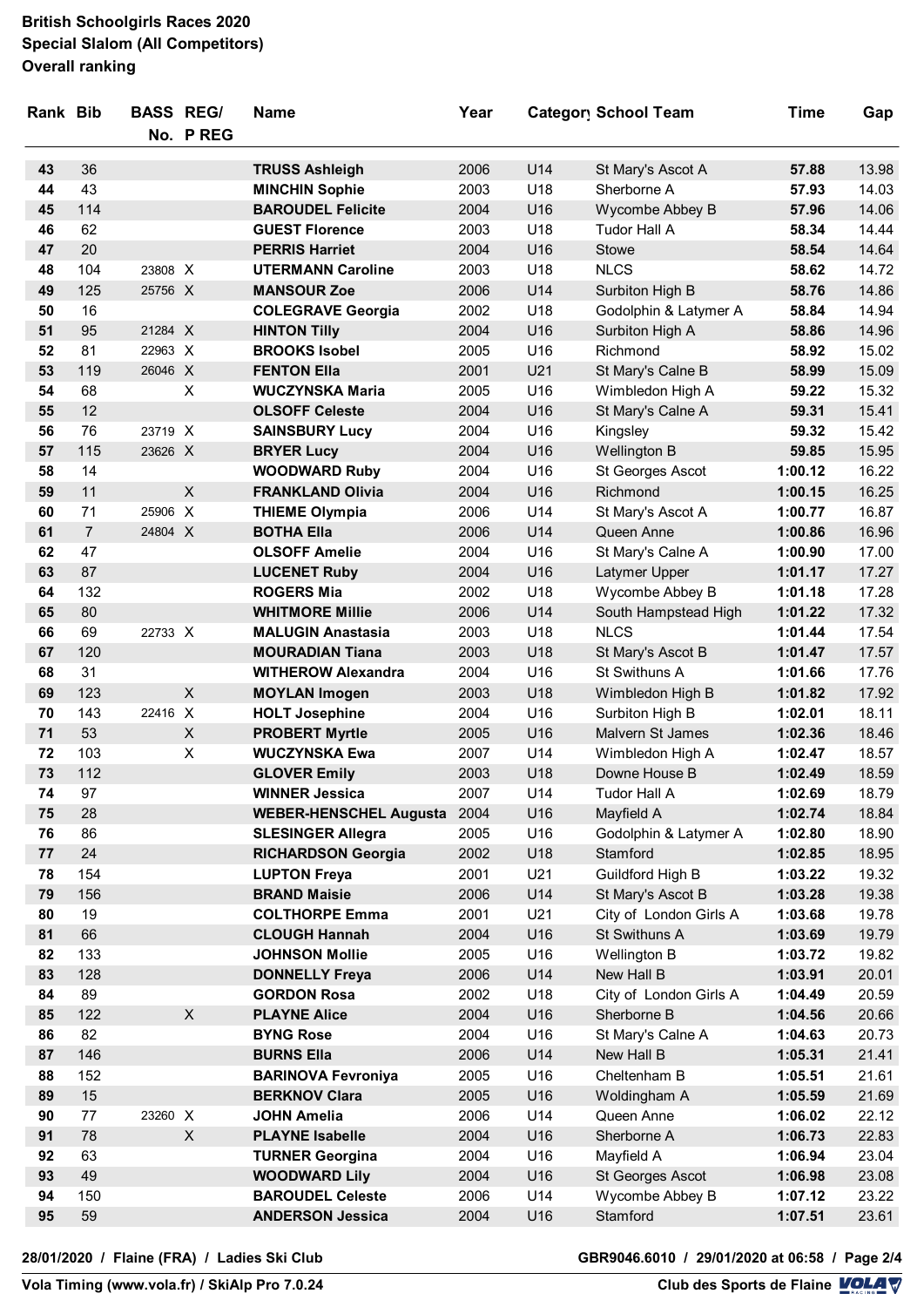# **British Schoolgirls Races 2020 Special Slalom (All Competitors) Overall ranking**

| Rank Bib          |          | <b>BASS REGI</b> | No. PREG | <b>Name</b>                                 | Year         |            | <b>Category School Team</b>        | <b>Time</b>        | Gap            |
|-------------------|----------|------------------|----------|---------------------------------------------|--------------|------------|------------------------------------|--------------------|----------------|
| 96                | 75       |                  |          | <b>SANDMAN Mae</b>                          | 2006         | U14        | <b>Burgess Hill Girls A</b>        | 1:07.83            | 23.93          |
| 97                | 106      |                  |          | <b>TIBBLE Tara</b>                          | 2005         | U16        | <b>Burgess Hill Girls B</b>        | 1:08.07            | 24.17          |
| 98                | 144      |                  |          | <b>CAVE Olivia</b>                          | 2006         | U14        | <b>Tudor Hall B</b>                | 1:08.96            | 25.06          |
| 99                | 91       |                  |          | <b>COONE Isabella</b>                       | 2007         | U14        | Ipswich High                       | 1:09.45            | 25.55          |
| 100               | 158      |                  |          | <b>WOOLGAR Islay</b>                        | 2004         | U16        | Sherborne B                        | 1:09.52            | 25.62          |
| 101               | 126      |                  |          | <b>FINLATOR Amber</b>                       | 2007         | U14        | <b>Tudor Hall B</b>                | 1:09.65            | 25.75          |
| 102               | 111      |                  |          | <b>WAINE louise</b>                         | 2002         | U18        | City of London Girls B             | 1:09.81            | 25.91          |
| 103               | 90       |                  |          | <b>NYLAENDE Natalie</b>                     | 2005         | U16        | Stowe                              | 1:10.00            | 26.10          |
| 104               | 18       |                  |          | <b>BOND Martha</b>                          | 2007         | U14        | <b>Malvern St James</b>            | 1:10.06            | 26.16          |
| 105               | 94       |                  |          | <b>ANDERSON Katie</b>                       | 2002         | U18        | Stamford                           | 1:10.69            | 26.79          |
| 106               | 101      |                  |          | <b>GREEN Isabel</b>                         | 2005         | U16        | St Swithuns A                      | 1:10.71            | 26.81          |
| 107               | 124      |                  |          | <b>SANDMAN Eve</b>                          | 2007         | U14        | <b>Burgess Hill Girls B</b>        | 1:10.74            | 26.84          |
| 108               | 148      |                  |          | <b>RIDLEY Imogen</b>                        | 2002         | U18        | Downe House B                      | 1:11.05            | 27.15          |
| 109               | 54       |                  |          | <b>WESSEL Beartrice</b>                     | 2001         | U21        | City of London Girls A             | 1:11.31            | 27.41          |
| 110               | 151      |                  |          | <b>HYTTENRAUCH Caitlin</b>                  | 2006         | U14        | Wellington B                       | 1:11.35            | 27.45          |
| 111               | 147      |                  |          | <b>WESSEL Amelie</b>                        | 2005         | U16        | City of London Girls B             | 1:11.61            | 27.71          |
| 112               | 155      |                  |          | <b>HARPER Nancy</b>                         | 2005         | U16        | St Mary's Calne B                  | 1:11.90            | 28.00          |
| 113               | 137      |                  |          | <b>PATERSON Pollyanna</b>                   | 2004         | U16        | St Mary's Calne B                  | 1:11.91            | 28.01          |
| 114               | 135      |                  |          | <b>KIBBLEWHITE Isabelle</b>                 | 2005         | U16        | Woldingham B                       | 1:12.41            | 28.51          |
| 115               | 139      |                  |          | <b>LAW Sasha</b>                            | 2005         | U16        | St Swithuns B                      | 1:12.44            | 28.54          |
| 116               | 140      |                  |          | <b>WELCH Charlotte</b>                      | 2004         | U16        | Sherborne B                        | 1:12.71            | 28.81          |
| 117               | 141      |                  |          | <b>ARMITAGE Lauren</b>                      | 2005         | U16        | Wimbledon High B                   | 1:13.31            | 29.41          |
| 117               | 121      |                  |          | <b>ROSE Georgina</b>                        | 2005         | U16        | St Swithuns B                      | 1:13.31            | 29.41          |
| 119               | 142      |                  |          | <b>WILIAMS Jessica</b>                      | 2006         | U14        | <b>Burgess Hill Girls B</b>        | 1:13.36            | 29.46          |
| 120               | 52       |                  |          | <b>KERLEY Pascale</b>                       | 2005         | U16        | Latymer Upper                      | 1:13.40            | 29.50          |
| 121               | 117      |                  |          | Vann RIJCKEVORSEL Oksana                    | 2007         | U14        | Woldingham B                       | 1:13.57            | 29.67          |
| 122               | 108      |                  | X        | <b>MEHRA Riya</b>                           | 2003         | U18        | <b>Tudor Hall B</b>                | 1:14.43            | 30.53          |
| 123               | 42       |                  |          | <b>BEEK Scarlett</b>                        | 2006         | U14        | Queen Anne                         | 1:14.79            | 30.89          |
| 124               | 56       |                  |          | <b>WOODS Molly</b>                          | 2006         | U14        | Ipswich High                       | 1:16.02            | 32.12          |
| 125               | 84       |                  |          | <b>BOOTH Daisy</b>                          | 2005         | U16        | St Georges Ascot                   | 1:16.05            | 32.15          |
| 126               | 136      | 23427 X          |          | <b>KEMKERS Saskia</b>                       | 2005         | U16        | Guildford High B                   | 1:16.40            | 32.50          |
| 127               | 70       |                  |          | <b>CUNNINGHAM-DAY Rosaleen 2005</b>         |              | U16        | Heathfield                         | 1:16.71            | 32.81          |
| 128               | 153      |                  |          | <b>VERNON-EVANS Sophie</b>                  | 2006         | U14        | Woldingham B                       | 1:17.28            | 33.38          |
| 129               | 127      |                  |          | <b>HAMANN Isabella</b>                      | 2006         | U14        | Mayfield B                         | 1:17.61            | 33.71          |
| 130               | 130      |                  |          | <b>BAGGIOLI Sienna</b>                      | 2006         | U14        | Downe House B                      | 1:17.84            | 33.94          |
| 131               | 85       |                  |          | <b>BROWN Jessie</b>                         | 2005         | U16        | Woldingham A                       | 1:18.45            | 34.55          |
| 132               | 109      |                  |          | <b>BILTON Megan</b>                         | 2006         | U14        | Mayfield B                         | 1:18.57            | 34.67          |
| 133               | 50       |                  |          | <b>LONGRIDGE Francesca</b>                  | 2006         | U14        | Woldingham A                       | 1:18.85            | 34.95          |
| 134               | 110      | 23293 X          |          | <b>GOULD Chloe</b>                          | 2004         | U16        | New Hall B                         | 1:18.88            | 34.98          |
| 135               | 129      |                  |          | <b>GIRADET Marie</b>                        | 2006         | U14        | City of London Girls B             | 1:20.50            | 36.60          |
| 136               | 157      |                  |          | <b>ROSE Tillie</b>                          | 2005         | U16        | St Swithuns B<br>Malvern St James  | 1:21.73            | 37.83          |
| 137               | 88       |                  |          | <b>SEAL Morganne</b>                        | 2005         | U16        |                                    | 1:24.58            | 40.68          |
| 138               | 105      |                  |          | <b>KIRBY Doddie</b>                         | 2005         | U16        | Heathfield                         | 1:27.88            | 43.98          |
| 139<br>140        | 25<br>61 |                  | Χ        | <b>WATKINS Katya</b><br><b>READ Jessica</b> | 2001<br>2007 | U21        | Surbiton High A<br>Kirkstone House | 1:31.51<br>1:36.04 | 47.61          |
| 141               | 96       |                  |          |                                             | 2005         | U14<br>U16 | Kirkstone House                    | 1:40.48            | 52.14<br>56.58 |
| 142               | 145      |                  |          | <b>BAKER Lily</b><br>De FONCLARE Lena       | 2003         | U18        |                                    | 2:09.00            |                |
| 143               |          |                  |          |                                             |              |            | Mayfield B                         |                    | 1:25.10        |
|                   | 98       |                  |          | <b>BERRY Eleanor</b>                        | 2005         | U16        | Mayfield A                         | 2:13.95            | 1:30.05        |
| Did Not Start (7) |          |                  |          |                                             |              |            |                                    |                    |                |
|                   | 48       |                  |          | <b>SCHMIDT-JORTZIG Antonia</b>              | 2002         | U18        | Clayesmore                         |                    |                |
|                   | 74       |                  |          | <b>SCHMID Lara</b>                          | 2005         | U16        | <b>Brighton College</b>            |                    |                |